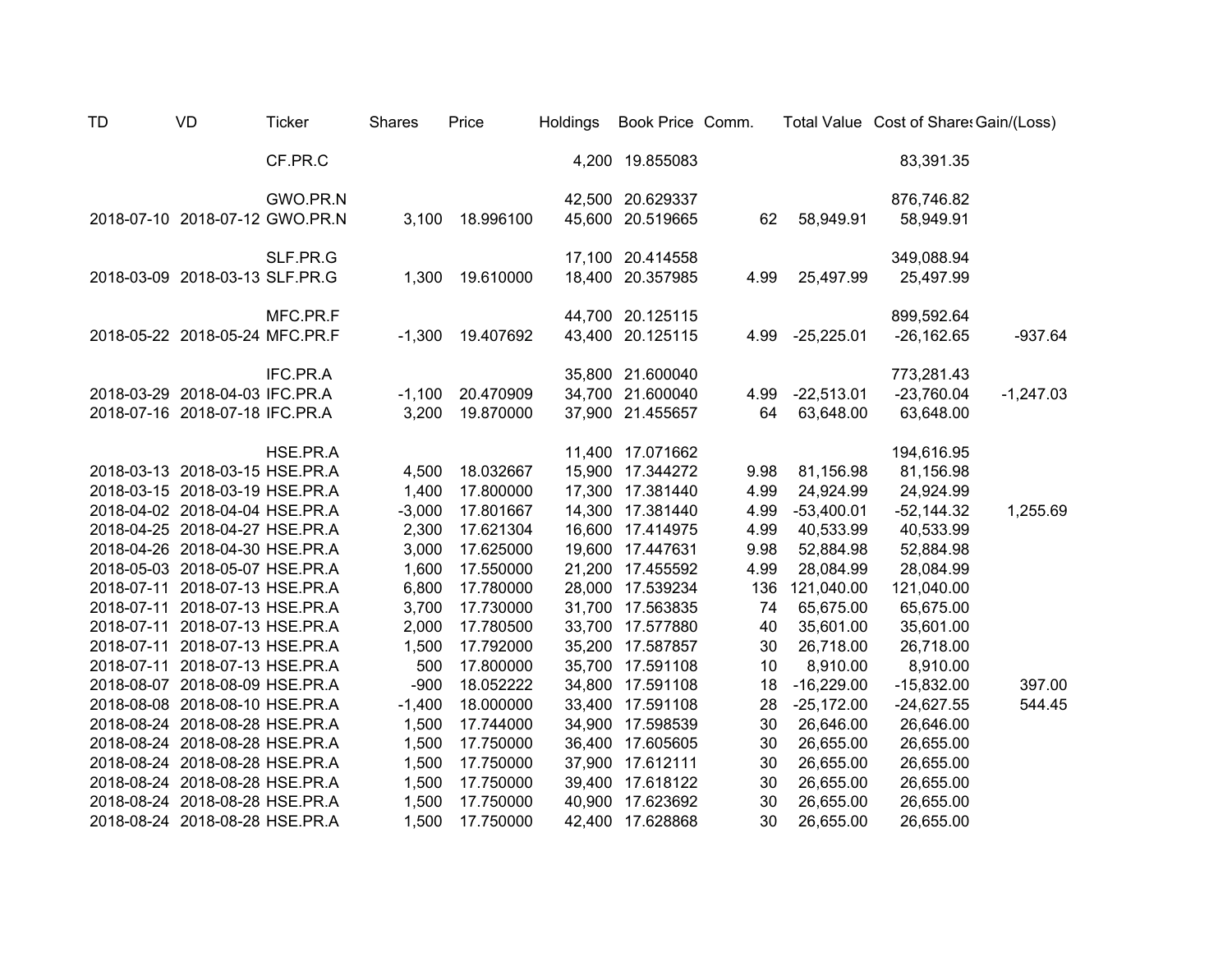| 2018-08-24 2018-08-28 HSE.PR.A |          | 1,500    | 17.750000 |        | 43,900 17.633690 | 30             | 26,655.00    | 26,655.00    |          |
|--------------------------------|----------|----------|-----------|--------|------------------|----------------|--------------|--------------|----------|
| 2018-08-24 2018-08-28 HSE.PR.A |          | 1,500    | 17.760000 |        | 45,400 17.638524 | 30             | 26,670.00    | 26,670.00    |          |
| 2018-08-24 2018-08-28 HSE.PR.A |          | 1,500    | 17.799333 |        | 46,900 17.644307 | 30             | 26,729.00    | 26,729.00    |          |
| 2018-08-24 2018-08-28 HSE.PR.A |          | 1,700    | 17.799412 |        | 48,600 17.650432 | 34             | 30,293.00    | 30,293.00    |          |
| 2018-08-24 2018-08-28 HSE.PR.A |          | 1,600    | 17.800000 |        | 50,200 17.655837 | 32             | 28,512.00    | 28,512.00    |          |
| 2018-08-24 2018-08-28 HSE.PR.A |          | 1,600    | 17.800000 |        | 51,800 17.660907 | 32             | 28,512.00    | 28,512.00    |          |
|                                | BNS.PR.Z |          |           |        | 18,800 22.346161 |                |              | 420,107.83   |          |
| 2018-01-04 2018-01-08 BNS.PR.Z |          | $-3,500$ | 23.048857 |        | 15,300 22.346161 | 14.97          | $-80,656.03$ | $-78,211.56$ | 2,444.47 |
| 2018-01-22 2018-01-24 BNS.PR.Z |          | $-2,500$ | 23.306400 |        | 12,800 22.346161 | 9.98           | $-58,256.02$ | $-55,865.40$ | 2,390.62 |
| 2018-01-24 2018-01-26 BNS.PR.Z |          | 1,100    | 23.061818 |        | 13,900 22.403155 | 4.99           | 25,372.99    | 25,372.99    |          |
| 2018-03-06 2018-03-08 BNS.PR.Z |          | 1,300    | 23.014615 |        | 15,200 22.455779 | 4.99           | 29,923.99    | 29,923.99    |          |
| 2018-03-19 2018-03-21 BNS.PR.Z |          | $-2,800$ | 23.249286 |        | 12,400 22.455779 | 9.98           | $-65,088.02$ | $-62,876.18$ | 2,211.84 |
| 2018-04-06 2018-04-10 BNS.PR.Z |          | $-2,200$ | 23.010000 |        | 10,200 22.455779 | 9.98           | $-50,612.02$ | $-49,402.71$ | 1,209.31 |
| 2018-04-12 2018-04-16 BNS.PR.Z |          | $-1,600$ | 23.300000 |        | 8,600 22.455779  | 9.98           | $-37,270.02$ | $-35,929.25$ | 1,340.77 |
| 2018-04-13 2018-04-17 BNS.PR.Z |          | $-1,100$ | 23.260000 |        | 7,500 22.455779  | 4.99           | $-25,581.01$ | $-24,701.36$ | 879.65   |
| 2018-04-18 2018-04-20 BNS.PR.Z |          | $-1,100$ | 23.240000 |        | 6,400 22.455779  | 4.99           | $-25,559.01$ | $-24,701.36$ | 857.65   |
| 2018-04-19 2018-04-23 BNS.PR.Z |          | $-1,700$ | 23.230000 |        | 4,700 22.455779  | 4.99           | $-39,486.01$ | $-38,174.82$ | 1,311.19 |
| 2018-04-20 2018-04-24 BNS.PR.Z |          | $-1,100$ | 23.300000 |        | 3,600 22.455779  | 4.99           | $-25,625.01$ | $-24,701.36$ | 923.65   |
| 2018-04-23 2018-04-25 BNS.PR.Z |          | $-3,600$ | 23.201111 |        | 0 22.455779      | 9.98           | $-83,514.02$ | $-80,840.80$ | 2,673.22 |
|                                | CU.PR.G  |          |           |        | 21,400 21.344467 |                |              | 456,771.59   |          |
| 2018-07-16 2018-07-18 CU.PR.G  |          | $-2,400$ | 21.400000 |        | 19,000 21.344467 | 48             | $-51,312.00$ | $-51,226.72$ | 85.28    |
| 2018-08-08 2018-08-10 CU.PR.G  |          | 1,900    | 21.400000 | 20,900 | 21.351334        | 38             | 40,698.00    | 40,698.00    |          |
|                                | INE.PR.A |          |           |        | 7,800 15.663122  |                |              | 122,172.35   |          |
| 2018-03-29 2018-04-03 INE.PR.A |          | $-200$   | 18.440000 |        | 7,600 15.663122  | 4.99           | $-3,683.01$  | $-3,132.62$  | 550.39   |
|                                | CU.PR.C  |          |           |        | 16,300 21.235481 |                |              | 346,138.34   |          |
| 2018-05-29 2018-05-31 CU.PR.C  |          | $-2,400$ | 22.262917 |        | 13,900 21.235481 | 9.98           | $-53,421.02$ | $-50,965.15$ | 2,455.87 |
| 2018-07-13 2018-07-17 CU.PR.C  |          | $-200$   | 23.145000 |        | 13,700 21.235481 | 4              | $-4,625.00$  | $-4,247.10$  | 377.90   |
| 2018-08-22 2018-08-24 CU.PR.C  |          | $-100$   | 22.530000 |        | 13,600 21.235481 | $\overline{2}$ | $-2,251.00$  | $-2,123.55$  | 127.45   |
| 2018-08-24 2018-08-28 CU.PR.C  |          | $-1,100$ | 22.504536 |        | 12,500 21.235481 | 22             | $-24,732.99$ | $-23,359.03$ | 1,373.96 |
| 2018-08-24 2018-08-28 CU.PR.C  |          | $-1,100$ | 22.486364 |        | 11,400 21.235481 | 22             | $-24,713.00$ | $-23,359.03$ | 1,353.97 |
| 2018-08-24 2018-08-28 CU.PR.C  |          | $-1,100$ | 22.485455 |        | 10,300 21.235481 | 22             | $-24,712.00$ | $-23,359.03$ | 1,352.97 |
| 2018-08-24 2018-08-28 CU.PR.C  |          | $-1,100$ | 22.474545 |        | 9,200 21.235481  | 22             | $-24,700.00$ | $-23,359.03$ | 1,340.97 |
| 2018-08-24 2018-08-28 CU.PR.C  |          | $-1,100$ | 22.550000 |        | 8,100 21.235481  | 22             | $-24,783.00$ | $-23,359.03$ | 1,423.97 |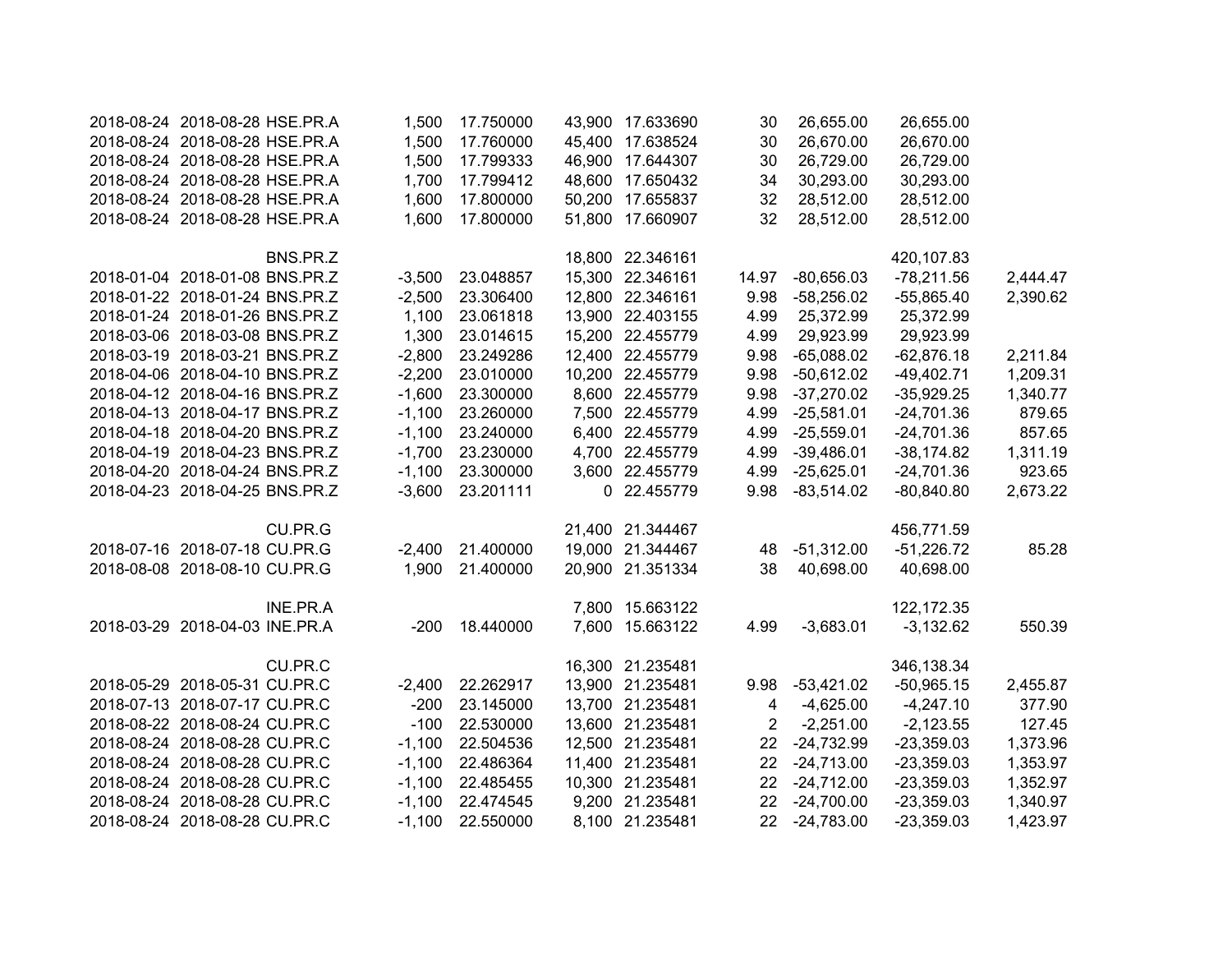| 2018-08-24 2018-08-28 CU.PR.C  | -1.100    | 22.505455 |   | 7,000 21.235481  |                   | 22 -24,734.00     | $-23,359.03$  | 1,374.97  |
|--------------------------------|-----------|-----------|---|------------------|-------------------|-------------------|---------------|-----------|
| 2018-08-24 2018-08-28 CU.PR.C  | $-1,100$  | 22.502718 |   | 5,900 21.235481  | $22 \overline{ }$ | $-24,730.99$      | $-23,359.03$  | 1,371.96  |
| 2018-08-24 2018-08-28 CU.PR.C  | $-1,100$  | 22.502718 |   | 4,800 21.235481  | $22 \overline{ }$ | $-24,730.99$      | $-23,359.03$  | 1,371.96  |
| 2018-08-24 2018-08-28 CU.PR.C  | $-1,100$  | 22.500000 |   | 3,700 21.235481  | 22 <sub>2</sub>   | $-24,728.00$      | $-23,359.03$  | 1,368.97  |
| 2018-08-24 2018-08-28 CU.PR.C  | $-1,300$  | 22.468462 |   | 2,400 21.235481  | 26                | $-29,183.00$      | $-27,606.13$  | 1,576.88  |
| 2018-08-24 2018-08-28 CU.PR.C  | $-1,200$  | 22.461658 |   | 1,200 21.235481  | 24                | $-26,929.99$      | $-25,482.58$  | 1,447.41  |
| 2018-08-24 2018-08-28 CU.PR.C  | $-1,200$  | 22.460833 |   | 0 21.235481      | 24                | $-26,929.00$      | $-25,482.58$  | 1,446.42  |
| SLF.PR.J                       |           |           |   | 38,700 14.333469 |                   |                   | 554,705.25    |           |
| 2018-01-22 2018-01-24 SLF.PR.J | $-1,000$  | 20.000000 |   | 37,700 14.333469 | 4.99              | $-19,995.01$      | $-14,333.47$  | 5,661.54  |
| 2018-01-23 2018-01-25 SLF.PR.J | $-2,600$  | 19.930000 |   | 35,100 14.333469 | 9.98              | $-51,808.02$      | $-37,267.02$  | 14,541.00 |
| 2018-02-08 2018-02-12 SLF.PR.J | $-5,200$  | 19.715962 |   | 29,900 14.333469 |                   | 19.96 -102,503.04 | $-74,534.04$  | 27,969.00 |
| 2018-02-09 2018-02-13 SLF.PR.J | $-3,000$  | 19.309000 |   | 26,900 14.333469 | 14.97             | $-57,912.03$      | $-43,000.41$  | 14,911.62 |
| 2018-02-13 2018-02-15 SLF.PR.J | $-1,300$  | 19.650000 |   | 25,600 14.333469 | 4.99              | $-25,540.01$      | $-18,633.51$  | 6,906.50  |
| 2018-02-23 2018-02-27 SLF.PR.J | $-1,200$  | 20.160000 |   | 24,400 14.333469 | 4.99              | $-24,187.01$      | $-17,200.16$  | 6,986.85  |
| 2018-02-28 2018-03-02 SLF.PR.J | $-3,600$  | 20.000000 |   | 20,800 14.333469 | 14.97             | $-71,985.03$      | $-51,600.49$  | 20,384.54 |
| 2018-03-02 2018-03-06 SLF.PR.J | $-7,800$  | 19.849487 |   | 13,000 14.333469 |                   | 29.94 -154,796.06 | $-111,801.06$ | 42,995.00 |
| 2018-03-06 2018-03-08 SLF.PR.J | $-10,700$ | 19.850000 |   | 2,300 14.333469  |                   | 44.91 -212,350.09 | $-153,368.12$ | 58,981.97 |
| 2018-03-07 2018-03-09 SLF.PR.J | $-600$    | 19.850000 |   | 1,700 14.333469  |                   | 4.99 -11,905.01   | $-8,600.08$   | 3,304.93  |
| 2018-03-09 2018-03-13 SLF.PR.J | $-1,700$  | 19.800000 | 0 | 14.333469        | 4.99              | $-33,655.01$      | $-24,366.90$  | 9,288.11  |
| TA.PR.F                        |           |           |   | 3,900 15.876682  |                   |                   | 61,919.06     |           |
| BMO.PR.Q                       |           |           |   | 25,900 21.672180 |                   |                   | 561,309.46    |           |
| 2018-01-05 2018-01-09 BMO.PR.Q | $-4,200$  | 22.963095 |   | 21,700 21.672180 | 14.97             | $-96,430.03$      | $-91,023.16$  | 5,406.87  |
| 2018-01-11 2018-01-15 BMO.PR.Q | $-900$    | 23.300000 |   | 20,800 21.672180 | 4.99              | $-20,965.01$      | $-19,504.96$  | 1,460.05  |
| 2018-01-24 2018-01-26 BMO.PR.Q | $-1,100$  | 23.045455 |   | 19,700 21.672180 | 4.99              | $-25,345.01$      | $-23,839.40$  | 1,505.61  |
| 2018-01-25 2018-01-29 BMO.PR.Q | -400      | 23.050000 |   | 19,300 21.672180 | 4.99              | $-9,215.01$       | $-8,668.87$   | 546.14    |
| 2018-01-26 2018-01-30 BMO.PR.Q | $-2,200$  | 23.001364 |   | 17,100 21.672180 | 4.99              | $-50,598.01$      | $-47,678.80$  | 2,919.21  |
| 2018-03-05 2018-03-07 BMO.PR.Q | 1,400     | 22.420000 |   | 18,500 21.729042 | 4.99              | 31,392.99         | 31,392.99     |           |
| 2018-03-29 2018-04-03 BMO.PR.Q | $-700$    | 22.282857 |   | 17,800 21.729042 | 4.99              | $-15,593.01$      | $-15,210.33$  | 382.68    |
| 2018-04-18 2018-04-20 BMO.PR.Q | $-1,200$  | 22.870000 |   | 16,600 21.729042 | 4.99              | $-27,439.01$      | $-26,074.85$  | 1,364.16  |
| 2018-04-19 2018-04-23 BMO.PR.Q | $-6,900$  | 22.910000 |   | 9,700 21.729042  |                   | 19.96 -158,059.04 | -149,930.39   | 8,128.65  |
| 2018-04-27 2018-05-01 BMO.PR.Q | $-900$    | 22.700000 |   | 8,800 21.729042  | 4.99              | $-20,425.01$      | $-19,556.14$  | 868.87    |
| 2018-05-01 2018-05-03 BMO.PR.Q | $-3,600$  | 22.600556 |   | 5,200 21.729042  | 14.97             | $-81,347.03$      | $-78,224.55$  | 3,122.48  |
| 2018-05-04 2018-05-08 BMO.PR.Q | $-900$    | 22.830000 |   | 4,300 21.729042  | 4.99              | $-20,542.01$      | $-19,556.14$  | 985.87    |
| 2018-05-29 2018-05-31 BMO.PR.Q | $-4,300$  | 23.013488 |   | 0 21.729042      | 14.97             | $-98,943.03$      | $-93,434.88$  | 5,508.15  |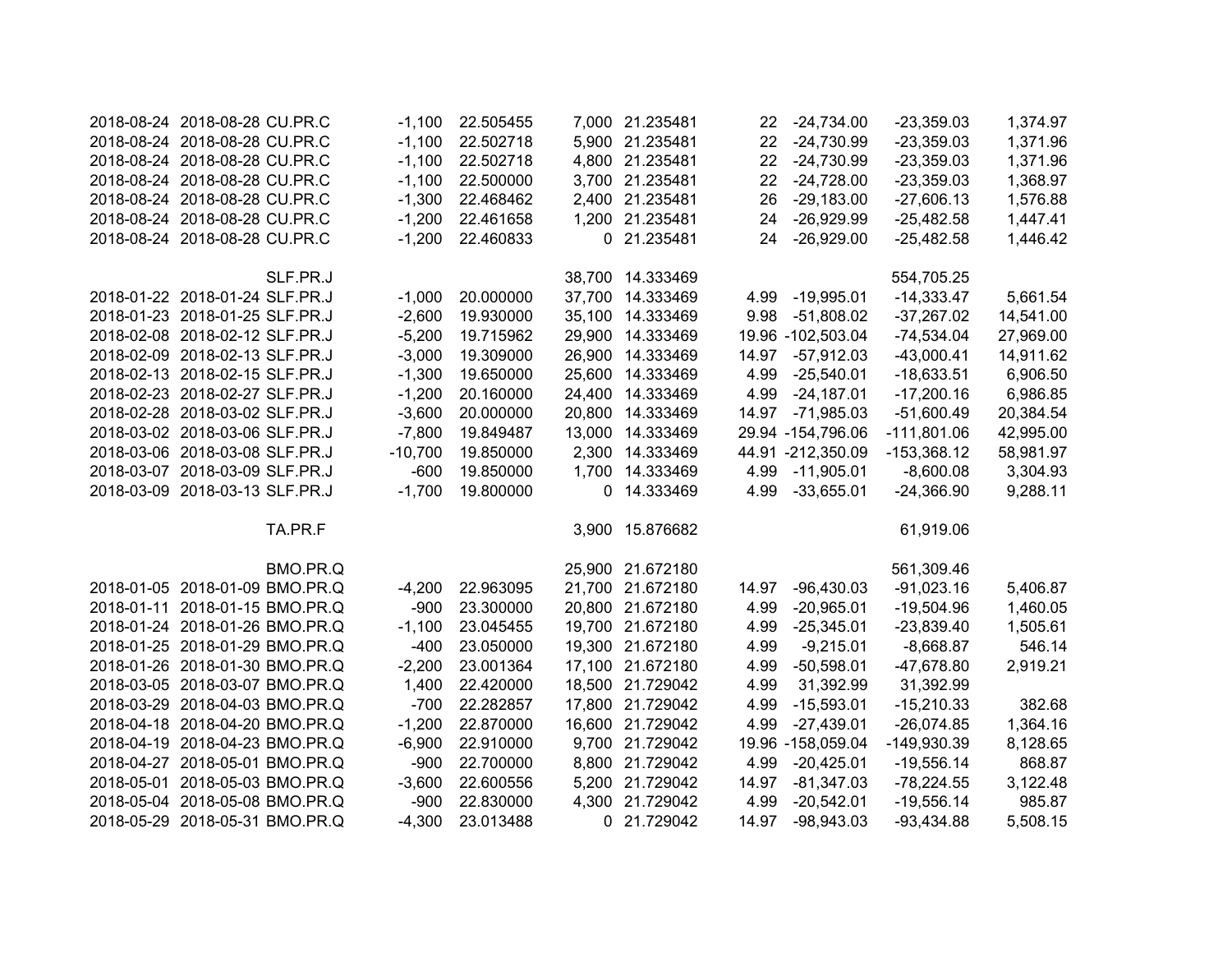| CPX.PR.E                       |          |           |        | 2,400 21.549996  |                |               | 51,719.99    |           |
|--------------------------------|----------|-----------|--------|------------------|----------------|---------------|--------------|-----------|
| 2018-01-02 2018-01-04 CPX.PR.E | $-2,400$ | 21.516667 |        | 0 21.549996      | 4.99           | $-51,635.01$  | $-51,719.99$ | $-84.98$  |
| AZP.PR.C                       |          |           |        | 2,700 12.181844  |                |               | 32,890.98    |           |
| BAM.PR.T                       |          |           |        | 26,000 20.967491 |                |               | 545, 154. 77 |           |
| 2018-01-25 2018-01-29 BAM.PR.T | $-1,200$ | 21.655000 |        | 24,800 20.967491 | 4.99           | $-25,981.01$  | $-25,160.99$ | 820.02    |
| 2018-01-29 2018-01-31 BAM.PR.T | $-1,500$ | 21.831333 |        | 23,300 20.967491 | 4.99           | $-32,742.01$  | $-31,451.24$ | 1,290.77  |
| 2018-01-30 2018-02-01 BAM.PR.T | $-1,400$ | 21.880000 |        | 21,900 20.967491 | 4.99           | $-30,627.01$  | $-29,354.49$ | 1,272.52  |
| 2018-02-05 2018-02-09 BAM.PR.T | $-1,200$ | 21.688333 |        | 20,700 20.967491 | 4.99           | $-26,021.01$  | $-25,160.99$ | 860.02    |
| 2018-02-21 2018-02-23 BAM.PR.T | $-1,200$ | 21.470000 |        | 19,500 20.967491 | 4.99           | $-25,759.01$  | $-25,160.99$ | 598.02    |
| 2018-02-23 2018-02-27 BAM.PR.T | $-300$   | 21.460000 |        | 19,200 20.967491 | 4.99           | $-6,433.01$   | $-6,290.25$  | 142.76    |
| 2018-03-01 2018-03-05 BAM.PR.T | $-200$   | 21.620000 |        | 19,000 20.967491 | 4.99           | $-4,319.01$   | $-4,193.50$  | 125.51    |
| 2018-03-02 2018-03-06 BAM.PR.T | $-1,200$ | 21.830000 | 17,800 | 20.967491        | 4.99           | $-26, 191.01$ | $-25,160.99$ | 1,030.02  |
| 2018-03-06 2018-03-08 BAM.PR.T | $-500$   | 21.610000 | 17,300 | 20.967491        | 4.99           | $-10,800.01$  | $-10,483.75$ | 316.26    |
| 2018-03-14 2018-03-16 BAM.PR.T | $-800$   | 21.530000 | 16,500 | 20.967491        | 4.99           | $-17,219.01$  | $-16,773.99$ | 445.02    |
| 2018-03-15 2018-03-19 BAM.PR.T | $-2,400$ | 21.386250 |        | 14,100 20.967491 | 4.99           | $-51,322.01$  | $-50,321.98$ | 1,000.03  |
| 2018-05-23 2018-05-25 BAM.PR.T | $-1,200$ | 21.201667 |        | 12,900 20.967491 | 4.99           | $-25,437.01$  | $-25,160.99$ | 276.02    |
| 2018-09-06 2018-09-10 BAM.PR.T | $-100$   | 21.510000 |        | 12,800 20.967491 | $\overline{2}$ | $-2,149.00$   | $-2,096.75$  | 52.25     |
| 2018-10-04 2018-10-08 BAM.PR.T | $-1,200$ | 21.520000 | 11,600 | 20.967491        | 24             | $-25,800.00$  | $-25,160.99$ | 639.01    |
| 2018-10-04 2018-10-08 BAM.PR.T | $-1,200$ | 21.550000 | 10,400 | 20.967491        | 24             | $-25,836.00$  | $-25,160.99$ | 675.01    |
| 2018-10-04 2018-10-08 BAM.PR.T | $-1,200$ | 21.550000 |        | 9,200 20.967491  | 24             | $-25,836.00$  | $-25,160.99$ | 675.01    |
| TRP.PR.B                       |          |           |        | 100 14.439900    |                |               | 1,443.99     |           |
| EIT.PR.A                       |          |           |        | 25,500 25.515048 |                |               | 650,633.72   |           |
| 2018-01-26 2018-01-30 EIT.PR.A | 2,000    | 25.590500 |        | 27,500 25.520717 | 4.99           | 51,185.99     | 51,185.99    |           |
| 2018-07-27 2018-07-31 EIT.PR.A | $-600$   | 25.300000 |        | 26,900 25.520717 | 12             | $-15,168.00$  | $-15,312.43$ | $-144.43$ |
| 2018-09-13 2018-09-17 EIT.PR.A | $-1,000$ | 25.220000 |        | 25,900 25.520717 | 20             | $-25,200.00$  | $-25,520.72$ | $-320.72$ |
| 2018-09-13 2018-09-17 EIT.PR.A | $-1,000$ | 25.250000 |        | 24,900 25.520717 | 20             | $-25,230.00$  | $-25,520.72$ | $-290.72$ |
| 2018-09-13 2018-09-17 EIT.PR.A | $-1,000$ | 25.250000 |        | 23,900 25.520717 | 20             | $-25,230.00$  | $-25,520.72$ | $-290.72$ |
| 2018-09-14 2018-09-18 EIT.PR.A | $-1,000$ | 25.220000 |        | 22,900 25.520717 | 20             | $-25,200.00$  | $-25,520.72$ | $-320.72$ |
| 2018-09-17 2018-09-19 EIT.PR.A | $-1,200$ | 25.330000 |        | 21,700 25.520717 | 24             | $-30,372.00$  | $-30,624.86$ | $-252.86$ |
| 2018-09-17 2018-09-19 EIT.PR.A | $-200$   | 25.330000 |        | 21,500 25.520717 | 10             | $-5,056.00$   | $-5,104.14$  | $-48.14$  |
| 2018-09-17 2018-09-19 EIT.PR.A | $-1,500$ | 25.330000 | 20,000 | 25.520717        | 30             | $-37,965.00$  | $-38,281.08$ | $-316.08$ |
| 2018-09-25 2018-09-27 EIT.PR.A | $-1,000$ | 25.280000 | 19,000 | 25.520717        | 20             | $-25,260.00$  | $-25,520.72$ | $-260.72$ |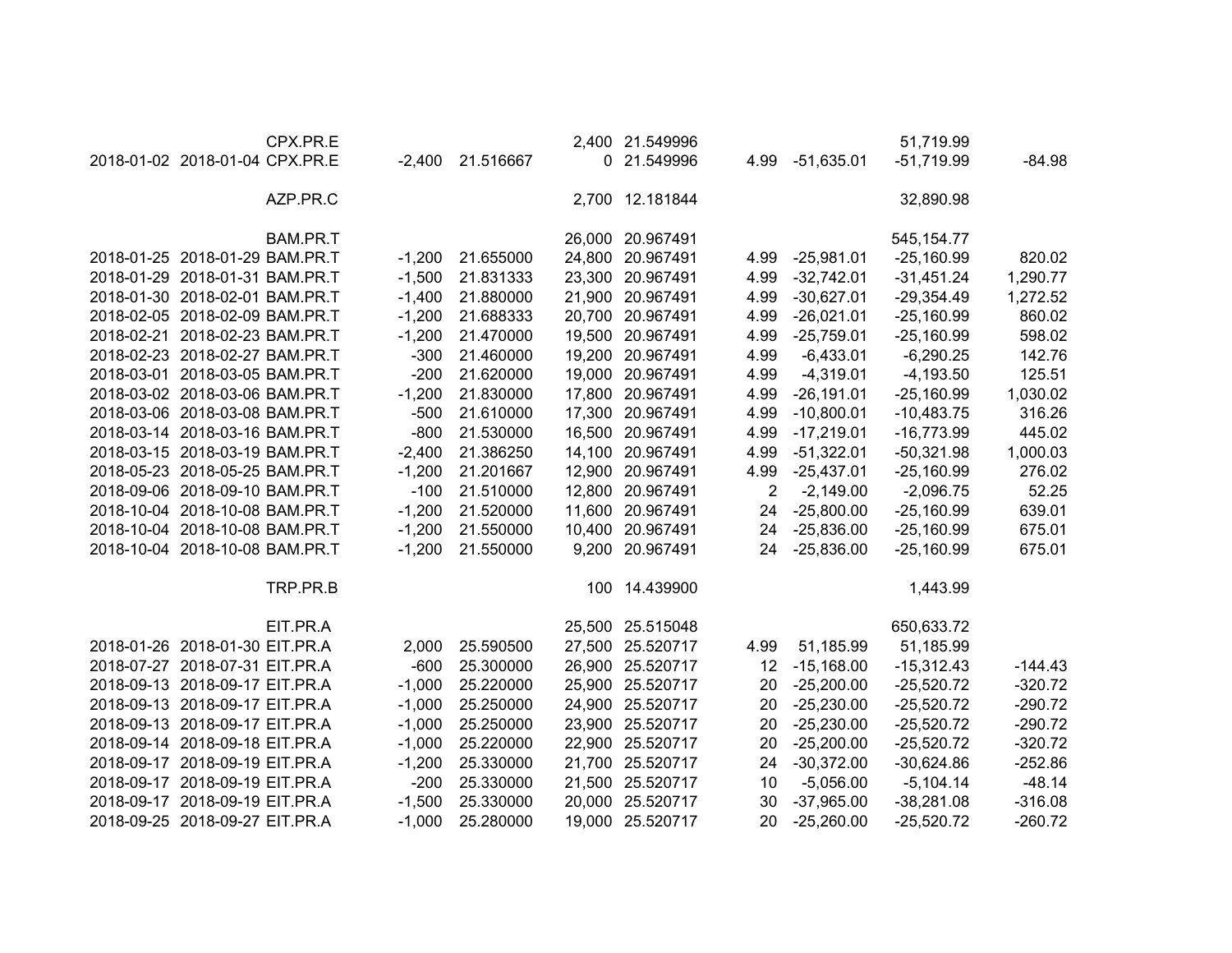| 2018-09-28 2018-10-02 EIT.PR.A | $-1,200$ | 25.270000 |        | 17,800 25.520717 | 24                      | $-30,300.00$ | $-30,624.86$              | $-324.86$        |
|--------------------------------|----------|-----------|--------|------------------|-------------------------|--------------|---------------------------|------------------|
| 2018-09-28 2018-10-02 EIT.PR.A | $-1,200$ | 25.270000 |        | 16,600 25.520717 | 24                      | $-30,300.00$ | $-30,624.86$              | $-324.86$        |
| 2018-09-28 2018-10-02 EIT.PR.A | $-700$   | 25.267140 |        | 15,900 25.520717 | 14                      | $-17,673.00$ | $-17,864.50$              | $-191.50$        |
| 2018-10-05 2018-10-09 EIT.PR.A | $-1,000$ | 25.110000 |        | 14,900 25.520717 | 20                      | $-25,090.00$ | $-25,520.72$              | $-430.72$        |
| 2018-10-05 2018-10-09 EIT.PR.A | $-1,000$ | 25.110000 |        | 13,900 25.520717 | 20                      | $-25,090.00$ | $-25,520.72$              | $-430.72$        |
| 2018-10-25 2018-10-29 EIT.PR.A | $-200$   | 25.200000 |        | 13,700 25.520717 | $\overline{\mathbf{4}}$ | $-5,036.00$  | $-5,104.14$               | $-68.14$         |
| 2018-10-26 2018-10-30 EIT.PR.A | $-1,100$ | 25.150000 |        | 12,600 25.520717 | 22                      | $-27,643.00$ | $-28,072.79$              | $-429.79$        |
| 2018-11-22 2018-11-26 EIT.PR.A | $-1,100$ | 24.591810 |        | 11,500 25.520717 | 22                      | $-27,028.99$ | $-28,072.79$              | $-1,043.80$      |
| 2018-11-22 2018-11-26 EIT.PR.A | $-1,100$ | 24.595450 |        | 10,400 25.520717 | 22                      | $-27,033.00$ | $-28,072.79$              | $-1,039.79$      |
| 2018-11-30 2018-12-04 EIT.PR.A | $-1,100$ | 24.590000 |        | 9,300 25.520717  | 22                      | $-27,027.00$ | $-28,072.79$              | $-1,045.79$      |
| 2018-12-03 2018-12-05 EIT.PR.A | $-1,100$ | 24.680000 |        | 8,200 25.520717  | 22                      | $-27,126.00$ | $-28,072.79$              | $-946.79$        |
| 2018-12-03 2018-12-05 EIT.PR.A | $-1,700$ | 24.602350 |        | 6,500 25.520717  | 34                      | $-41,790.00$ | $-43,385.22$              | $-1,595.22$      |
| 2018-12-10 2018-12-12 EIT.PR.A | $-1,100$ | 24.430910 |        | 5,400 25.520717  | 22                      | $-26,852.00$ | $-28,072.79$              | $-1,220.79$      |
| 2018-12-10 2018-12-12 EIT.PR.A | $-1,100$ | 24.460000 |        | 4,300 25.520717  | 22                      | $-26,884.00$ | $-28,072.79$              | $-1,188.79$      |
| TRP.PR.C                       |          |           |        | 38,900 17.186343 |                         |              | 668,548.74                |                  |
| 2018-03-07 2018-03-09 TRP.PR.C | $-1,000$ | 17.851000 | 37,900 | 17.186343        | 4.99                    | $-17,846.01$ | $-17,186.34$              | 659.67           |
| 2018-03-08 2018-03-12 TRP.PR.C | 2,300    | 17.890000 |        | 40,200 17.226726 | 4.99                    | 41,151.99    | 41,151.99                 |                  |
| BPO.PR.N                       |          |           |        | 3,200 21.128119  |                         |              | 67,609.98                 |                  |
| 2018-01-10 2018-01-12 BPO.PR.N | 1,300    | 21.450000 |        | 4,500 21.222216  | 4.99                    | 27,889.99    | 27,889.99                 |                  |
| 2018-01-22 2018-01-25 BPO.PR.N | $-1,200$ | 21.410000 |        | 3,300 21.222216  | 4.99                    | $-25,687.01$ | $-25,466.66$              | 220.35           |
| 2018-02-07 2018-02-09 BPO.PR.N | $-1,600$ | 21.350000 | 1,700  | 21.222216        | 4.99                    | $-34,155.01$ | $-33,955.55$              | 199.46           |
| 2018-03-02 2018-03-06 BPO.PR.N | $-300$   | 22.420000 | 1,400  | 21.222216        | 4.99                    | $-6,721.01$  | $-6,366.66$               | 354.35           |
| 2018-03-06 2018-03-08 BPO.PR.N | $-1,000$ | 22.260000 |        | 400 21.222216    | 4.99                    | $-22,255.01$ | $-21,222.22$              | 1,032.79         |
| 2018-03-07 2018-03-09 BPO.PR.N | $-400$   | 22.120000 | 0      | 21.222216        | 4.99                    | $-8,843.01$  | $-8,488.89$               | 354.12           |
| FFH.PR.I                       |          |           |        | 3,700 21.116751  |                         |              |                           |                  |
| 2018-01-12 2018-01-16 FFH.PR.I | $-1,400$ | 21.642857 |        | 2,300 21.116751  |                         | $-30,295.01$ | 78,131.98<br>$-29,563.45$ |                  |
| 2018-01-18 2018-01-22 FFH.PR.I | $-300$   | 21.966667 |        | 2,000 21.116751  | 4.99<br>4.99            | $-6,585.01$  | $-6,335.03$               | 731.56<br>249.98 |
| 2018-01-23 2018-01-25 FFH.PR.I |          | 21.750000 |        | 0 21.116751      |                         |              | $-42,233.50$              |                  |
|                                | $-2,000$ |           |        |                  | 4.99                    | $-43,495.01$ |                           | 1,261.51         |
| BAM.PR.X                       |          |           |        | 10,700 17.655510 |                         |              | 188,913.96                |                  |
| 2018-01-25 2018-01-29 BAM.PR.X | 1,500    | 18.485333 | 12,200 | 17.757946        | 4.99                    | 27,732.99    | 27,732.99                 |                  |
| 2018-01-29 2018-01-31 BAM.PR.X | 1,000    | 18.500000 |        | 13,200 17.814541 | 4.99                    | 18,504.99    | 18,504.99                 |                  |
| 2018-01-30 2018-02-01 BAM.PR.X | 2,500    | 18.584400 |        | 15,700 17.937448 | 4.99                    | 46,465.99    | 46,465.99                 |                  |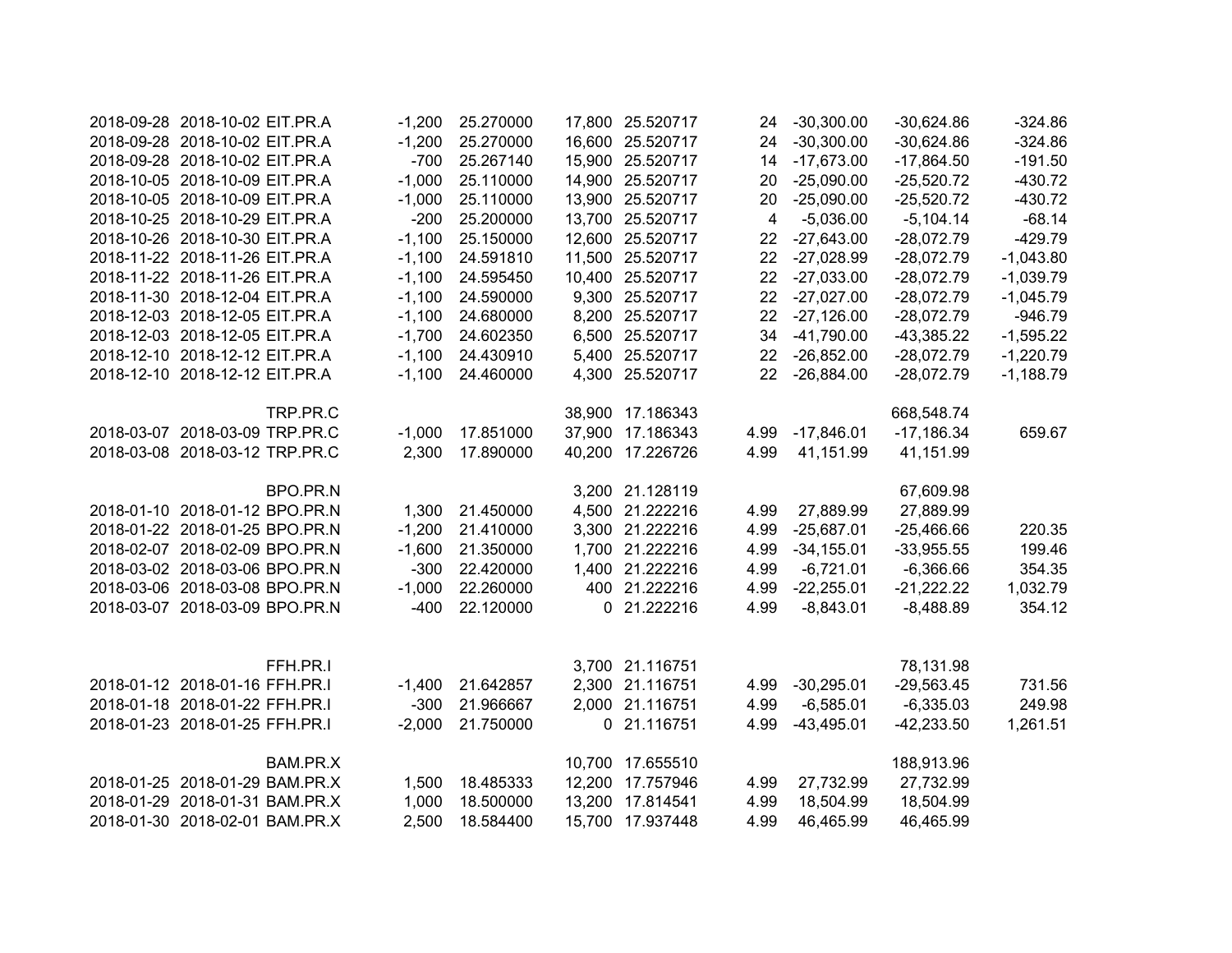| 2018-02-05 2018-02-07 BAM.PR.X |          | 1,400    | 18.395357 |       | 17,100 17.975229 | 4.99  | 25,758.49          | 25,758.49     |           |
|--------------------------------|----------|----------|-----------|-------|------------------|-------|--------------------|---------------|-----------|
| 2018-02-16 2018-02-20 BAM.PR.X |          | $-2,800$ | 18.277143 |       | 14,300 17.975229 | 9.98  | $-51,166.02$       | $-50,330.64$  | 835.38    |
| 2018-02-22 2018-02-26 BAM.PR.X |          | $-1,400$ | 18.410000 |       | 12,900 17.975229 | 4.99  | $-25,769.01$       | $-25,165.32$  | 603.69    |
| 2018-02-23 2018-02-27 BAM.PR.X |          | $-3,400$ | 18.333235 |       | 9,500 17.975229  | 14.97 | $-62,318.03$       | $-61, 115.78$ | 1,202.25  |
| 2018-03-02 2018-03-06 BAM.PR.X |          | $-7,600$ | 18.530000 |       | 1,900 17.975229  |       | 24.95 - 140,803.05 | $-136,611.74$ | 4,191.31  |
| 2018-03-07 2018-03-09 BAM.PR.X |          | $-1,900$ | 18.530000 |       | 0 17.975229      | 4.99  | $-35,202.01$       | $-34,152.94$  | 1,049.07  |
|                                | DGS.PR.A |          |           |       | 5,800 10.094770  |       |                    | 58,549.67     |           |
| 2018-01-03 2018-01-05 DGS.PR.A |          | $-5,800$ | 10.150000 |       | 0 10.094770      | 4.99  | $-58,865.01$       | $-58,549.67$  | 315.34    |
| 2018-04-12 2018-04-16 DGS.PR.A |          | 5,000    | 10.100000 |       | 5,000 10.101996  | 9.98  | 50,509.98          | 50,509.98     |           |
| 2018-04-26 2018-04-30 DGS.PR.A |          | $-5,000$ | 10.160000 |       | 0 10.101996      | 9.98  | $-50,790.02$       | $-50,509.98$  | 280.04    |
|                                | BPO.PR.P |          |           |       | 1,300 20.683069  |       |                    | 26,887.99     |           |
| 2018-01-10 2018-01-12 BPO.PR.P |          | $-1,300$ | 21.524615 |       | 0 20.683069      | 4.99  | $-27,977.01$       | $-26,887.99$  | 1,089.02  |
| 2018-01-11 2018-01-15 BPO.PR.P |          | 300      | 21.270000 |       | 300 21.286633    | 4.99  | 6,385.99           | 6,385.99      |           |
| 2018-01-18 2018-01-22 BPO.PR.P |          | $-300$   | 21.680000 |       | 0 21.286633      | 4.99  | $-6,499.01$        | $-6,385.99$   | 113.02    |
| 2018-01-22 2018-01-24 BPO.PR.P |          | 400      | 21.435000 |       | 400 21.447475    | 4.99  | 8,578.99           | 8,578.99      |           |
| 2018-01-24 2018-01-26 BPO.PR.P |          | $-400$   | 21.652500 |       | 0 21.447475      | 4.99  | $-8,656.01$        | $-8,578.99$   | 77.02     |
| 2018-02-09 2018-02-13 BPO.PR.P |          | 2,100    | 21.447619 |       | 2,100 21.449995  | 4.99  | 45,044.99          | 45,044.99     |           |
| 2018-03-05 2018-03-07 BPO.PR.P |          | $-1,400$ | 22.198570 |       | 700 21.449995    | 4.99  | $-31,073.01$       | $-30,029.99$  | 1,043.01  |
| 2018-03-08 2018-03-12 BPO.PR.P |          | $-700$   | 22.141429 |       | 0 21.449995      | 4.99  | $-15,494.01$       | $-15,015.00$  | 479.01    |
| 2018-05-17 2018-05-21 BPO.PR.P |          | 1,700    | 21.132353 |       | 1,700 21.135288  | 4.99  | 35,929.99          | 35,929.99     |           |
| 2018-05-23 2018-05-25 BPO.PR.P |          | 1,200    | 21.293333 |       | 2,900 21.202407  | 4.99  | 25,556.99          | 25,556.99     |           |
| 2018-05-28 2018-05-30 BPO.PR.P |          | 1,200    | 21.090000 |       | 4,100 21.170724  | 4.99  | 25,312.99          | 25,312.99     |           |
| 2018-08-30 2018-09-04 BPO.PR.P |          | $-1,200$ | 21.550000 |       | 2,900 21.170724  | 24    | $-25,836.00$       | $-25,404.87$  | 431.13    |
| 2018-08-30 2018-09-04 BPO.PR.P |          | $-1,100$ | 21.550909 |       | 1,800 21.170724  | 22    | $-23,684.00$       | $-23,287.80$  | 396.20    |
| 2018-09-11 2018-09-13 BPO.PR.P |          | 1,800    | 21.000000 |       | 3,600 21.095362  | 36    | 37,836.00          | 37,836.00     |           |
|                                | ECN.PR.C |          |           |       | 3,400 23.688229  |       |                    | 80,539.98     |           |
| 2018-02-06 2018-02-08 ECN.PR.C |          | $-300$   | 23.300000 | 3,100 | 23.688229        | 4.99  | $-6,985.01$        | $-7,106.47$   | $-121.46$ |
| 2018-07-06 2018-07-10 ECN.PR.C |          | 1,000    | 21.220000 | 4,100 | 23.091100        | 20    | 21,240.00          | 21,240.00     |           |
|                                | ENB.PR.B |          |           |       | 4,100 18.603651  |       |                    | 76,274.97     |           |
| 2018-01-26 2018-01-30 ENB.PR.B |          | 1,300    | 19.150000 |       | 5,400 18.736104  | 4.99  | 24,899.99          | 24,899.99     |           |
| 2018-01-05 2018-01-09 SJR.PR.A |          | 4,500    | 17.765111 |       | 4,500 17.767329  | 9.98  | 79,952.98          | 79,952.98     |           |
| 2018-03-07 2018-03-09 SJR.PR.A |          | $-1,500$ | 18.710000 |       | 3,000 17.767329  | 4.99  | $-28,060.01$       | $-26,650.99$  | 1,409.02  |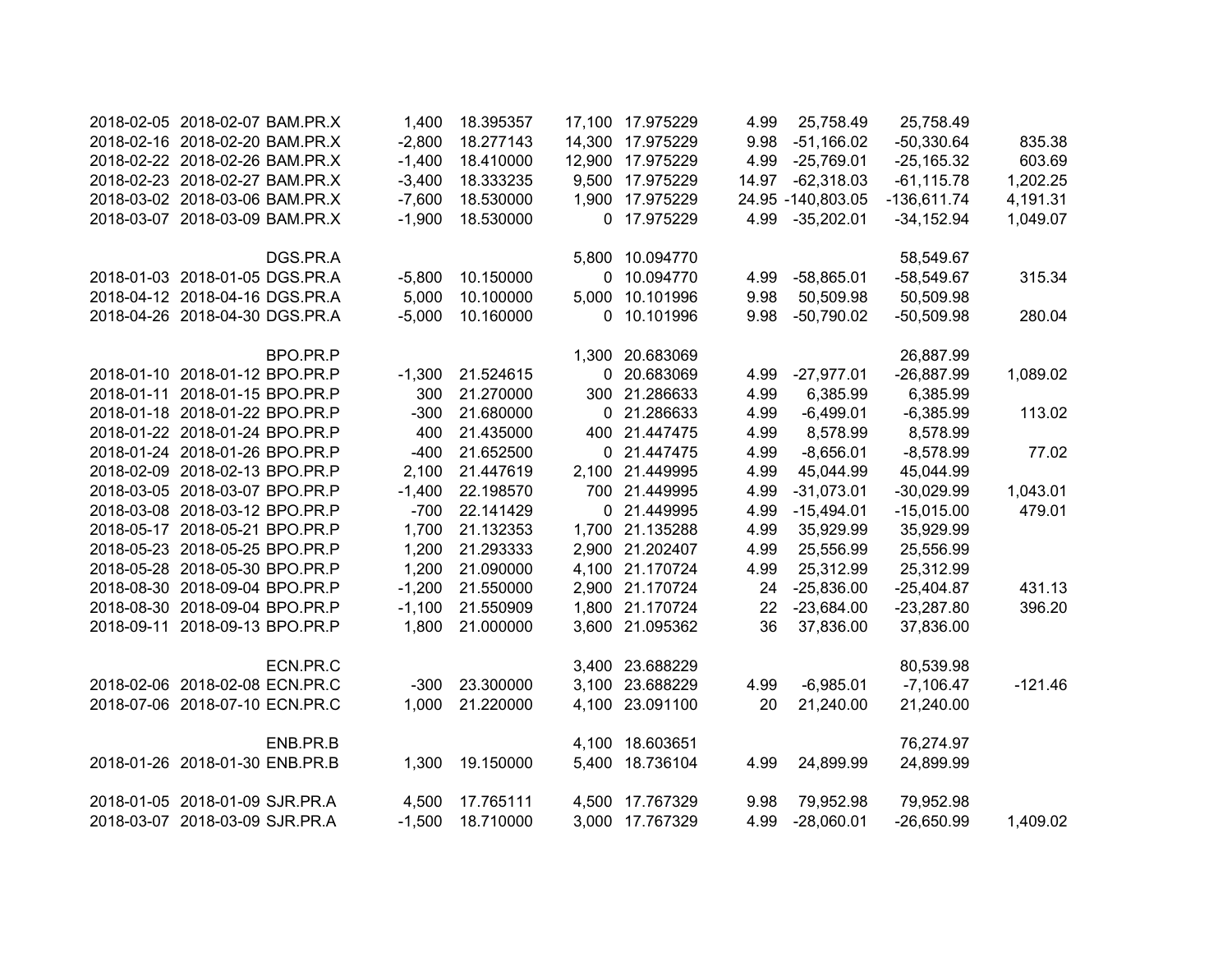| 2018-03-08 2018-03-12 SJR.PR.A | $-3,000$ | 18.740000 | 0 17.767329      | 9.98  | $-56,210.02$     | $-53,301.99$ | 2,908.03  |
|--------------------------------|----------|-----------|------------------|-------|------------------|--------------|-----------|
| 2018-04-23 2018-04-25 SJR.PR.A | 4,400    | 18.200000 | 4,400 18.202268  | 9.98  | 80,089.98        | 80,089.98    |           |
|                                |          |           |                  |       |                  |              |           |
| 2018-01-12 2018-01-16 FFH.PR.G | 1,500    | 20.450000 | 1,500 20.453327  | 4.99  | 30,679.99        | 30,679.99    |           |
| 2018-01-18 2018-01-22 FFH.PR.G | 100      | 20.620000 | 1,600 20.466863  | 4.99  | 2,066.99         | 2,066.99     |           |
| 2018-01-19 2018-01-23 FFH.PR.G | 1,200    | 20.550000 | 2,800 20.504275  | 4.99  | 24,664.99        | 24,664.99    |           |
| 2018-01-22 2018-01-24 FFH.PR.G | 700      | 20.600000 | 3,500 20.524846  | 4.99  | 14,424.99        | 14,424.99    |           |
| 2018-01-23 2018-01-25 FFH.PR.G | 2,100    | 20.598571 | 5,600 20.553384  | 4.99  | 43,261.99        | 43,261.99    |           |
| 2018-02-09 2018-02-13 FFH.PR.G | $-2,100$ | 20.850000 | 3,500 20.553384  | 4.99  | $-43,780.01$     | $-43,162.11$ | 617.90    |
| 2018-02-22 2018-02-26 FFH.PR.G | $-100$   | 20.880000 | 3,400 20.553384  | 4.99  | $-2,083.01$      | $-2,055.34$  | 27.67     |
| 2018-03-13 2018-03-15 FFH.PR.G | $-3,400$ | 20.849706 | 0 20.553384      | 9.98  | $-70,879.02$     | $-69,881.50$ | 997.52    |
| 2018-03-14 2018-03-18 FFH.PR.G | 1,200    | 20.668333 | 1,200 20.672491  | 4.99  | 24,806.99        | 24,806.99    |           |
| 2018-03-15 2018-03-19 FFH.PR.G | $-400$   | 20.750000 | 800 20.672491    | 4.99  | $-8,295.01$      | $-8,269.00$  | 26.01     |
| 2018-03-19 2018-03-21 FFH.PR.G | 3,200    | 20.540937 | 4,000 20.569743  | 9.98  | 65,740.98        | 65,740.98    |           |
| 2018-05-17 2018-05-21 FFH.PR.G | $-2,500$ | 21.300400 | 1,500 20.569743  | 9.98  | $-53,241.02$     | $-51,424.36$ | 1,816.66  |
| 2018-05-18 2018-05-22 FFH.PR.G | $-200$   | 21.300000 | 1,300 20.569743  | 4.99  | $-4,255.01$      | $-4,113.95$  | 141.06    |
| 2018-05-29 2018-05-31 FFH.PR.G | 2,600    | 20.841538 | 3,900 20.753499  | 9.98  | 54,197.98        | 54,197.98    |           |
| 2018-01-22 2018-01-24 SLF.PR.D | 1,200    | 21.820000 | 1,200 21.824158  | 4.99  | 26,188.99        | 26,188.99    |           |
| 2018-01-23 2018-01-25 SLF.PR.D | 2,400    | 21.858750 | 3,600 21.849992  | 9.98  | 52,470.98        | 52,470.98    |           |
| 2018-02-08 2018-02-12 SLF.PR.D | 4,800    | 21.587500 | 8,400 21.702373  | 19.96 | 103,639.96       | 103,639.96   |           |
| 2018-02-09 2018-02-13 SLF.PR.D | 2,400    | 21.440417 | 10,800 21.645084 | 9.98  | 51,466.98        | 51,466.98    |           |
| 2018-02-13 2018-02-15 SLF.PR.D | 1,100    | 21.420000 | 11,900 21.624698 | 4.99  | 23,566.99        | 23,566.99    |           |
| 2018-02-23 2018-02-27 SLF.PR.D | 1,200    | 21.450000 | 13,100 21.609076 | 4.99  | 25,744.99        | 25,744.99    |           |
| 2018-02-28 2018-03-02 SLF.PR.D | 3,300    | 21.257273 | 16,400 21.538895 | 9.98  | 70,158.98        | 70,158.98    |           |
| 2018-03-02 2018-03-06 SLF.PR.D | 7,300    | 21.017808 | 23,700 21.379654 |       | 29.94 153,459.94 | 153,459.94   |           |
| 2018-03-06 2018-03-08 SLF.PR.D | 9,600    | 21.169375 | 33,300 21.320232 |       | 39.92 203,265.92 | 203,265.92   |           |
| 2018-01-22 2018-01-24 DFN.PR.A | 4,800    | 10.165938 | 4,800 10.166978  | 4.99  | 48,801.49        | 48,801.49    |           |
| 2018-02-07 2018-02-09 DFN.PR.A | $-4,800$ | 10.087917 | 0 10.166978      | 4.99  | $-48,417.01$     | $-48,801.49$ | $-384.48$ |
| 2018-04-20 2018-04-24 DFN.PR.A | 5,200    | 10.177500 | 5,200 10.179419  | 9.98  | 52,932.98        | 52,932.98    |           |
| 2018-04-23 2018-04-25 DFN.PR.A | $-5,200$ | 10.170000 | 0 10.179419      | 9.98  | $-52,874.02$     | $-52,932.98$ | $-58.96$  |
|                                |          |           |                  |       |                  |              |           |
| 2018-02-06 2018-02-08 EFN.PR.I | 1,200    | 21.730000 | 1,200 21.734158  | 4.99  | 26,080.99        | 26,080.99    |           |
| 2018-02-07 2018-02-09 EFN.PR.I | 2,800    | 21.100000 | 4,000 21.292743  | 9.98  | 59,089.98        | 59,089.98    |           |
| 2018-02-16 2018-02-20 BAM.PF.C | 2,200    | 21.580000 | 2,200 21.584536  | 9.98  | 47,485.98        | 47,485.98    |           |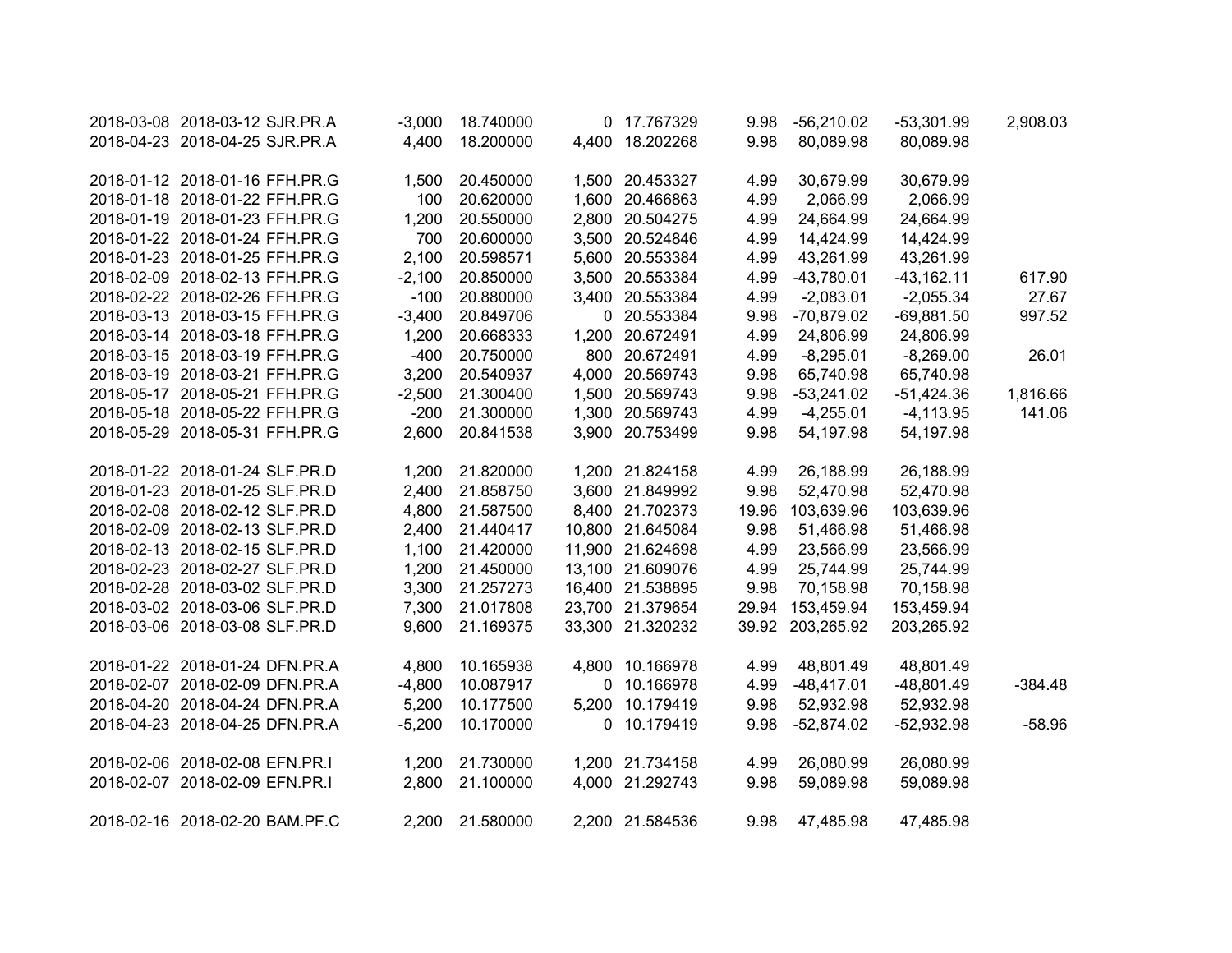| 2018-02-22 2018-02-26 BAM.PF.C | 1,200    | 21.688333 | 3,400 21.622638  | 4.99    | 26,030.99        | 26,030.99     |           |
|--------------------------------|----------|-----------|------------------|---------|------------------|---------------|-----------|
| 2018-02-23 2018-02-27 BAM.PF.C | 4,800    | 21.728750 | 8,200 21.686578  |         | 14.97 104,312.97 | 104,312.97    |           |
| 2018-03-02 2018-03-06 BAM.PF.C | 4,800    | 21.769583 | 13,000 21.718761 | 19.96   | 104,513.96       | 104,513.96    |           |
| 2018-03-05 2018-03-07 BAM.PF.C | 1,700    | 21.750000 | 14,700 21.722713 | 4.99    | 36,979.99        | 36,979.99     |           |
| 2018-03-14 2018-03-16 BAM.PF.C | $-300$   | 21.890000 | 14,400 21.722713 | 4.99    | $-6,562.01$      | $-6,516.81$   | 45.20     |
| 2018-05-28 2018-05-30 BAM.PF.C | $-1,200$ | 21.420000 | 13,200 21.722713 | 4.99    | $-25,699.01$     | $-26,067.26$  | $-368.25$ |
| 2018-07-06 2018-07-10 BAM.PF.C | 2,000    | 21.593000 | 15,200 21.708277 | 40      | 43,226.00        | 43,226.00     |           |
| 2018-09-10 2018-09-12 BAM.PF.C | $-400$   | 21.600000 | 14,800 21.708277 | $\bf 8$ | $-8,632.00$      | $-8,683.31$   | $-51.31$  |
| 2018-09-11 2018-09-13 BAM.PF.C | $-1,200$ | 21.617500 | 13,600 21.708277 | 24      | $-25,917.00$     | $-26,049.93$  | $-132.93$ |
|                                |          |           |                  |         |                  |               |           |
| 2018-03-02 2018-03-06 BAM.PR.N | 1,300    | 21.227692 | 1,300 21.231530  | 4.99    | 27,600.99        | 27,600.99     |           |
| 2018-03-07 2018-03-09 BAM.PR.N | 2,900    | 21.353103 | 4,200 21.317850  | 9.98    | 61,933.98        | 61,933.98     |           |
| 2018-03-08 2018-03-12 BAM.PR.N | 2,000    | 21.490500 | 6,200 21.374348  | 4.99    | 42,985.99        | 42,985.99     |           |
| 2018-03-15 2018-03-19 BAM.PR.N | 2,400    | 21.383750 | 8,600 21.378132  | 9.98    | 51,330.98        | 51,330.98     |           |
| 2018-08-30 2018-09-04 BAM.PR.N | 1,200    | 21.290000 | 9,800 21.369790  | 24      | 25,572.00        | 25,572.00     |           |
| 2018-08-30 2018-09-04 BAM.PR.N | 1,400    | 21.330000 | 11,200 21.367316 | 28      | 29,890.00        | 29,890.00     |           |
| 2018-10-05 2018-10-09 BAM.PR.N | 1,200    | 20.763330 | 12,400 21.310801 | 24      | 24,940.00        | 24,940.00     |           |
| 2018-10-05 2018-10-09 BAM.PR.N | 1,300    | 20.761530 | 13,700 21.260578 | 26      | 27,015.99        | 27,015.99     |           |
|                                |          |           |                  |         |                  |               |           |
| 2018-04-06 2018-04-10 IAG.PR.G | 1,700    | 23.100000 | 1,700 23.105871  | 9.98    | 39,279.98        | 39,279.98     |           |
| 2018-04-13 2018-04-17 IAG.PR.G | 1,100    | 23.500000 | 2,800 23.262489  | 4.99    | 25,854.99        | 25,854.99     |           |
| 2018-04-18 2018-04-20 IAG.PR.G | 2,300    | 23.496087 | 5,100 23.369794  | 9.98    | 54,050.98        | 54,050.98     |           |
| 2018-04-19 2018-04-23 IAG.PR.G | 5,700    | 23.596667 | 10,800 23.490919 |         | 14.97 134,515.97 | 134,515.97    |           |
| 2018-04-23 2018-04-25 IAG.PR.G | 600      | 23.435000 | 11,400 23.488413 | 4.99    | 14,065.99        | 14,065.99     |           |
| 2018-05-01 2018-05-03 IAG.PR.G | $-2,200$ | 23.680455 | 9,200 23.488413  | 9.98    | $-52,087.02$     | $-51,674.51$  | 412.51    |
| 2018-05-29 2018-05-31 IAG.PR.G | 4,200    | 23.798333 | 13,400 23.586669 | 14.97   | 99,967.97        | 99,967.97     |           |
| 2018-07-13 2018-07-17 IAG.PR.G | $-1,100$ | 23.890000 | 12,300 23.586669 | 22      | $-26,257.00$     | $-25,945.34$  | 311.66    |
| 2018-07-30 2018-08-01 IAG.PR.G | $-2,200$ | 24.000000 | 10,100 23.586669 | 44      | $-52,756.00$     | $-51,890.67$  | 865.33    |
| 2018-09-11 2018-09-13 IAG.PR.G | $-800$   | 24.006880 | 9,300 23.586669  | 16      | $-19,189.50$     | $-18,869.34$  | 320.17    |
| 2018-09-11 2018-09-13 IAG.PR.G | $-1,100$ | 24.000000 | 8,200 23.586669  | 22      | $-26,378.00$     | $-25,945.34$  | 432.66    |
| 2018-09-11 2018-09-13 IAG.PR.G | $-1,100$ | 24.005000 | 7,100 23.586669  | 22      | $-26,383.50$     | $-25,945.34$  | 438.16    |
| 2018-09-28 2018-10-02 IAG.PR.G | $-500$   | 24.116000 | 6,600 23.586669  | 10      | $-12,048.00$     | $-11,793.33$  | 254.67    |
| 2018-10-01 2018-10-03 IAG.PR.G | $-800$   | 24.211870 | 5,800 23.586669  | 16      | $-19,353.50$     | $-18,869.34$  | 484.16    |
| 2018-10-02 2018-10-04 IAG.PR.G | $-2,000$ | 24.120000 | 3,800 23.586669  | 40      | $-48,200.00$     | $-47, 173.34$ | 1,026.66  |
| 2018-10-02 2018-10-04 IAG.PR.G | $-1,100$ | 24.100000 | 2,700 23.586669  | 22      | $-26,488.00$     | $-25,945.34$  | 542.66    |
| 2018-10-03 2018-10-05 IAG.PR.G | $-1,400$ | 24.061070 | 1,300 23.586669  | 28      | $-33,657.50$     | $-33,021.34$  | 636.16    |
| 2018-10-04 2018-10-08 IAG.PR.G | $-1,300$ | 24.140760 | 0 23.586669      | 26      | $-31,356.99$     | $-30,662.67$  | 694.32    |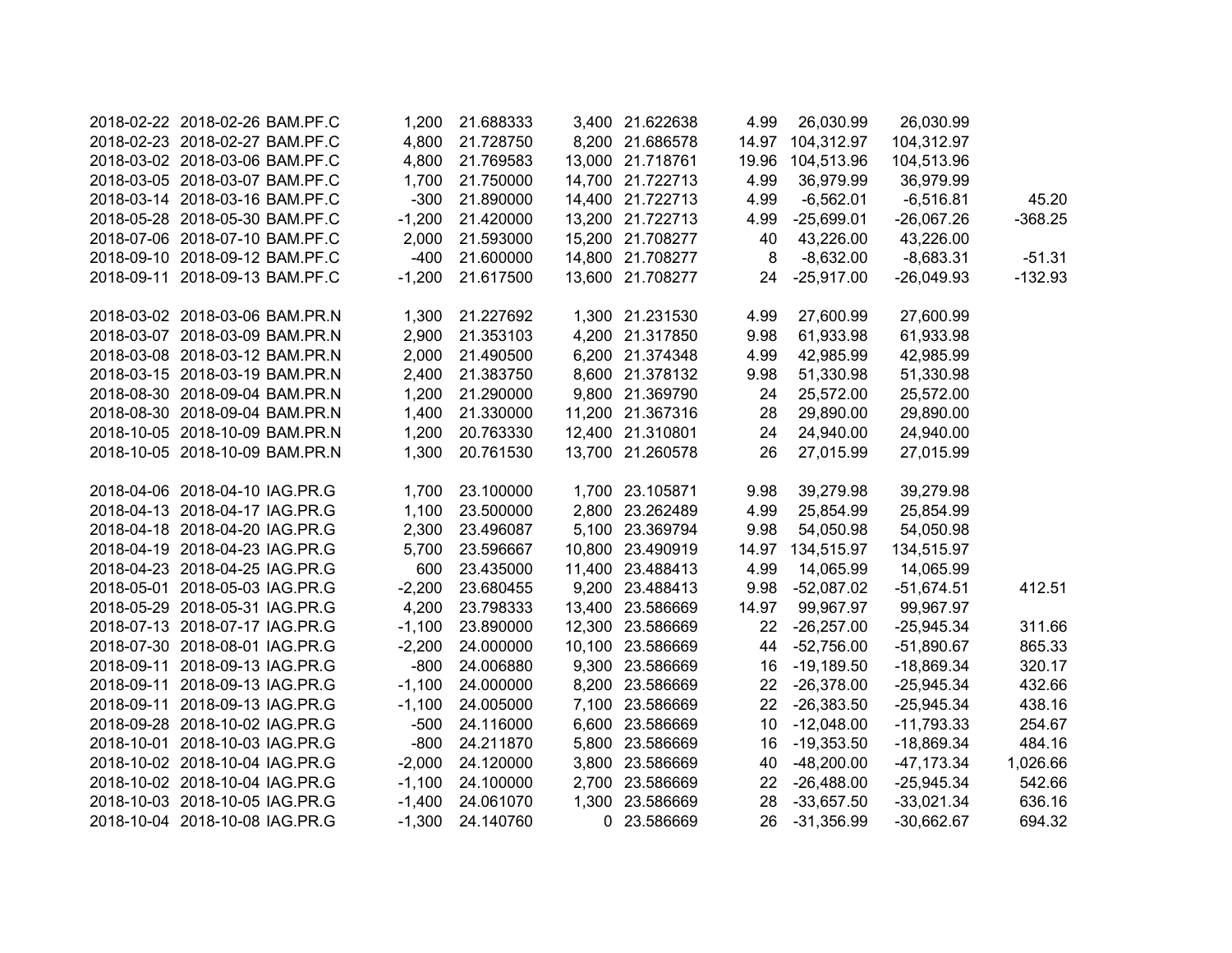| 2018-10-24 2018-10-26 IAG.PR.G | 1,100    | 22.988180       | 1,100 23.008180  | 22             | 25,309.00    | 25,309.00    |           |
|--------------------------------|----------|-----------------|------------------|----------------|--------------|--------------|-----------|
| 2018-10-24 2018-10-26 IAG.PR.G | 1,100    | 22.959090       | 2,200 22.993635  | 22             | 25,277.00    | 25,277.00    |           |
| 2018-10-26 2018-10-28 IAG.PR.G | 200      | 22.650000       | 2,400 22.966665  | $\overline{4}$ | 4,534.00     | 4,534.00     |           |
| 2018-10-29 2018-10-31 IAG.PR.G | 1,100    | 22.450000       | 3,500 22.810571  | 22             | 24,717.00    | 24,717.00    |           |
| 2018-11-20 2018-11-22 IAG.PR.G | 1,200    | 21.500000       | 4,700 22.481063  | 24             | 25,824.00    | 25,824.00    |           |
| 2018-11-21 2018-11-23 IAG.PR.G | 1,200    | 21.700000       | 5,900 22.326271  | 24             | 26,064.00    | 26,064.00    |           |
| 2018-11-22 2018-11-26 IAG.PR.G | 1,200    | 21.550000       | 7,100 22.198450  | 24             | 25,884.00    | 25,884.00    |           |
| 2018-11-27 2018-11-29 IAG.PR.G | 600      | 20.700000       | 7,700 22.083246  | 12             | 12,432.00    | 12,432.00    |           |
| 2018-12-10 2018-12-12 IAG.PR.G | 800      | 20.185000       | 8,500 21.906470  | 16             | 16,164.00    | 16,164.00    |           |
| 2018-04-18 2018-04-20 EIT.PR.B |          | 2,800 25.019286 | 2,800 25.021068  | 4.99           | 70,058.99    | 70,058.99    |           |
| 2018-04-19 2018-04-23 EIT.PR.B | 1,400    | 25.000000       | 4,200 25.015234  | 4.99           | 35,004.99    | 35,004.99    |           |
| 2018-07-06 2018-07-10 EIT.PR.B | 600      | 25.050000       | 4,800 25.022079  | 12             | 15,042.00    | 15,042.00    |           |
| 2018-07-09 2018-07-11 EIT.PR.B | 1,700    | 25.088800       | 6,500 25.044760  | 34             | 42,684.96    | 42,684.96    |           |
| 2018-07-27 2018-07-31 EIT.PR.B | 1,000    | 25.070000       | 7,500 25.050792  | 20             | 25,090.00    | 25,090.00    |           |
| 2018-09-13 2018-09-17 EIT.PR.B | 1,000    | 24.970000       | 8,500 25.043640  | 20             | 24,990.00    | 24,990.00    |           |
| 2018-09-13 2018-09-17 EIT.PR.B | 1,000    | 24.970000       | 9,500 25.037994  | 20             | 24,990.00    | 24,990.00    |           |
| 2018-09-13 2018-09-17 EIT.PR.B | 200      | 25.000000       | 9,700 25.038241  | 10             | 5,010.00     | 5,010.00     |           |
| 2018-09-14 2018-09-18 EIT.PR.B | 1,000    | 25.048000       | 10,700 25.041023 | 20             | 25,068.00    | 25,068.00    |           |
| 2018-09-17 2018-09-19 EIT.PR.B | 1,500    | 25.093330       | 12,200 25.049913 | 30             | 37,670.00    | 37,670.00    |           |
| 2018-09-17 2018-09-19 EIT.PR.B | 1,200    | 25.090830       | 13,400 25.055368 | 24             | 30,133.00    | 30,133.00    |           |
| 2018-09-25 2018-09-27 EIT.PR.B | 1,000    | 25.090000       | 14,400 25.059162 | 20             | 25,110.00    | 25,110.00    |           |
| 2018-10-04 2018-10-08 EIT.PR.B | 1,000    | 25.090000       | 15,400 25.062463 | 20             | 25,110.00    | 25,110.00    |           |
| 2018-10-04 2018-10-08 EIT.PR.B | 1,700    | 25.095880       | 17,100 25.067774 | 34             | 42,697.00    | 42,697.00    |           |
| 2018-10-04 2018-10-08 EIT.PR.B | 1,000    | 25.091000       | 18,100 25.070162 | 20             | 25,111.00    | 25,111.00    |           |
| 2018-11-20 2018-11-22 EIT.PR.B | $-1,400$ | 24.912850       | 16,700 25.070162 | 28             | $-34,849.99$ | $-35,098.23$ | $-248.24$ |
| 2018-11-20 2018-11-22 EIT.PR.B | $-1,100$ | 24.857270       | 15,600 25.070162 | 22             | $-27,321.00$ | $-27,577.18$ | $-256.18$ |
| 2018-11-30 2018-12-04 EIT.PR.B | $-1,100$ | 24.316360       | 14,500 25.070162 | 22             | $-26,726.00$ | $-27,577.18$ | $-851.18$ |
| 2018-11-30 2018-12-04 EIT.PR.B | $-400$   | 24.310000       | 14,100 25.070162 | $\bf 8$        | $-9,716.00$  | $-10,028.06$ | $-312.06$ |
| 2018-04-27 2018-05-01 TRP.PR.A | 1,400    | 19.720000       | 1,400 19.723564  | 4.99           | 27,612.99    | 27,612.99    |           |
| 2018-05-01 2018-05-03 TRP.PR.A | 5,300    | 19.746981       | 6,700 19.745067  | 19.96          | 104,678.96   | 104,678.96   |           |
| 2018-05-22 2018-05-24 MFC.PR.C | 1,300    | 20.890000       | 1,300 20.893838  | 4.99           | 27,161.99    | 27,161.99    |           |
| 2018-09-05 2015-09-07 MFC.PR.C | 1,200    | 21.140000       | 2,500 21.021596  | 24             | 25,392.00    | 25,392.00    |           |
| 2018-06-06 2018-06-08 IFC.PR.G |          | 2,200 24.740000 | 2,200 24.744536  | 9.98           | 54,437.98    | 54,437.98    |           |